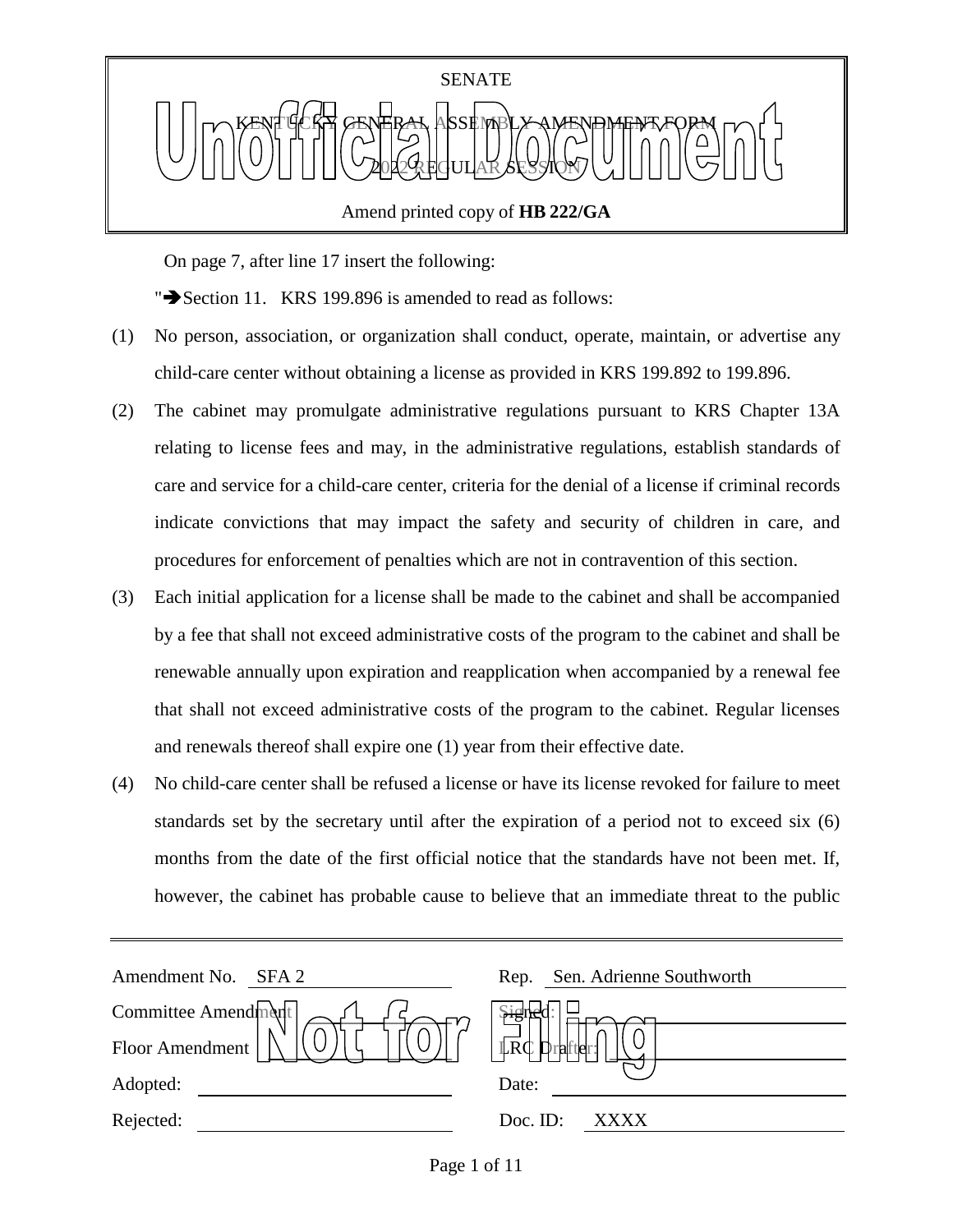health, safety, or welfare exists, the cabinet may take emergency action pursuant to KRS 13B.125. All administrative hearings conducted under authority of KRS 199.892 to 199.896 shall be conducted in accordance with KRS Chapter 13B.

- (5) If, upon inspection or investigation, the inspector general finds that a child-care center licensed under this section has violated the administrative regulations, standards, or requirements of the cabinet, the inspector general shall issue a statement of deficiency to the center containing:
	- (a) A statement of fact;
	- (b) A statement of how an administrative regulation, standard, or requirement of the cabinet was violated; and
	- (c) The timeframe, negotiated with the child-care center, within which a violation is to be corrected, except that a violation that poses an immediate threat to the health, safety, or welfare of children in the center shall be corrected in no event later than five (5) working days from the date of the statement of deficiency.
- (6) The Cabinet for Health and Family Services, in consultation with the Office of the Inspector General, shall establish by administrative regulations promulgated in accordance with KRS Chapter 13A an informal dispute resolution process through which a child-care provider may dispute licensure deficiencies that have an adverse effect on the child-care provider's license.
- (7) A child-care center shall have the right to appeal to the Cabinet for Health and Family Services under KRS Chapter 13B any action adverse to its license or the assessment of a civil penalty issued by the inspector general as the result of a violation contained in a statement of deficiency within twenty (20) days of the issuance of the action or assessment of the civil penalty. An appeal shall not act to stay the correction of a violation.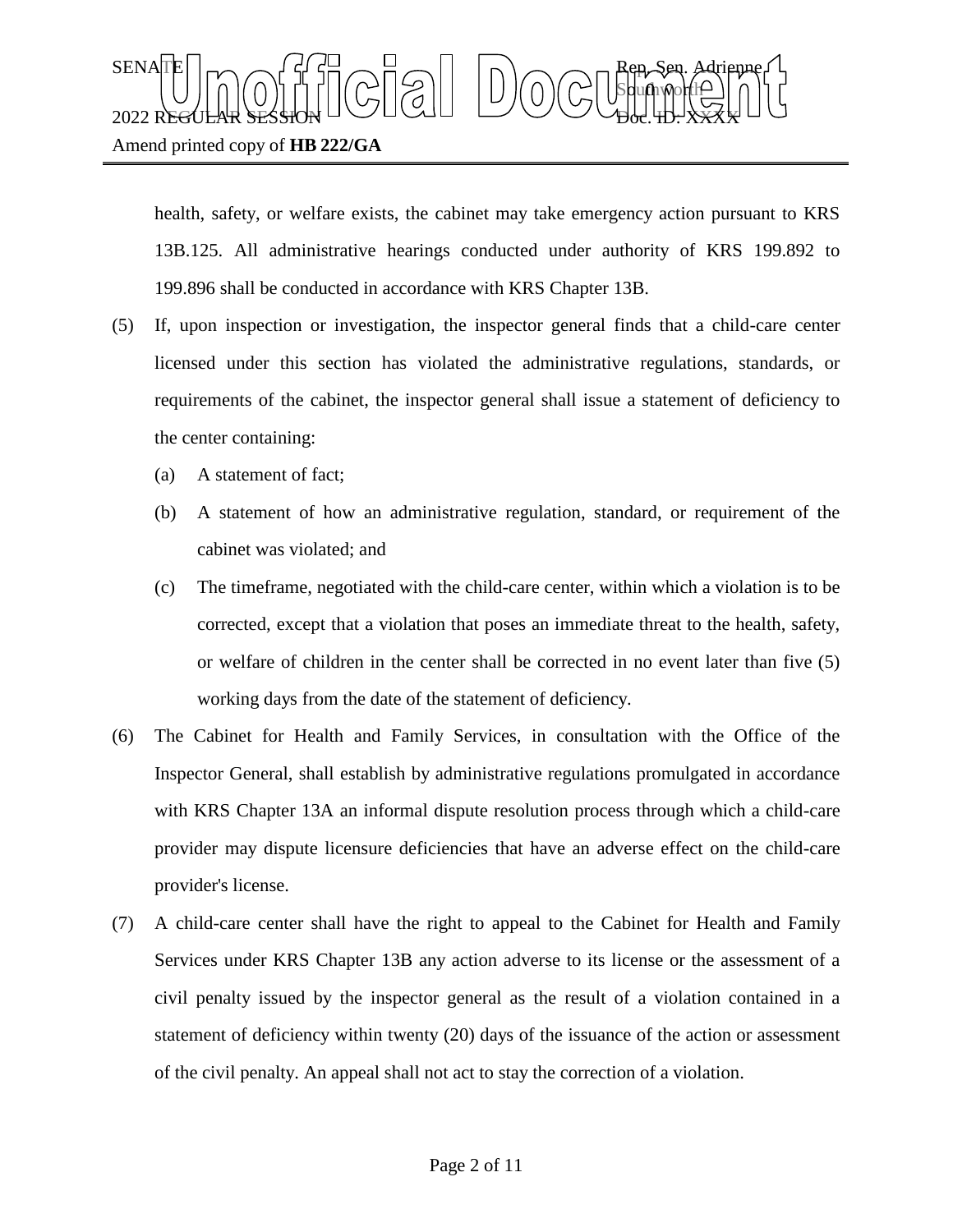$\text{SENA}[\mathbb{E} | \mid_{\mathsf{T}} \frown \bigcap_{\mathsf{S}} \mathsf{G}] \frown \bigcup_{\mathsf{S}} \bigcap_{\mathsf{S}} \bigcap_{\mathsf{S}} \bigcap_{\mathsf{S}} \bigcap_{\mathsf{S}} \bigcap_{\mathsf{S}} \mathsf{G} \mathsf{G} \bigcap_{\mathsf{S}} \mathsf{G} \mathsf{G} \bigcap_{\mathsf{S}} \mathsf{G} \bigcap_{\mathsf{S}} \mathsf{G} \bigcap_{\mathsf{S}} \mathsf{G} \bigcap_{\mathsf{S}} \mathsf{G} \bigcap_{\mathsf{S}} \mathsf{G} \big$ Sbufhworth  $2022$  REGULAR SESSION DOLLOURED DO COURT TO CHARLED.  $\chi_{\rm{H}}$ 

## Amend printed copy of **HB 222/GA**

- (8) In assessing the civil penalty to be levied against a child-care center for a violation contained in a statement of deficiency issued under this section, the inspector general or the inspector general's designee shall take into consideration the following factors:
	- (a) The gravity of the threat to the health, safety, or welfare of children posed by the violation;
	- (b) The number and type of previous violations of the child-care center;
	- (c) The reasonable diligence exercised by the child-care center and efforts to correct the violation; and
	- (d) The amount of assessment necessary to assure immediate and continued compliance.
- (9) Upon a child-care center's failure to take action to correct a violation of the administrative regulations, standards, or requirements of the cabinet contained in a statement of deficiency, or at any time when the operation of a child-care center poses an immediate threat to the health, safety, or welfare of children in the center, and the child-care center continues to operate after the cabinet has taken emergency action to deny, suspend, or revoke its license, the cabinet or the cabinet's designee shall take at least one (1) of the following actions against the center:
	- (a) Institute proceedings to obtain an order compelling compliance with the administrative regulations, standards, and requirements of the cabinet;
	- (b) Institute injunctive proceedings in Circuit Court to terminate the operation of the center;
	- (c) Institute action to discontinue payment of child-care subsidies; or
	- (d) Suspend or revoke the license or impose other penalties provided by law.
- (10) Upon request of any person, the cabinet shall provide information regarding the denial, revocation, suspension, or violation of any type of child-care center license of the operator.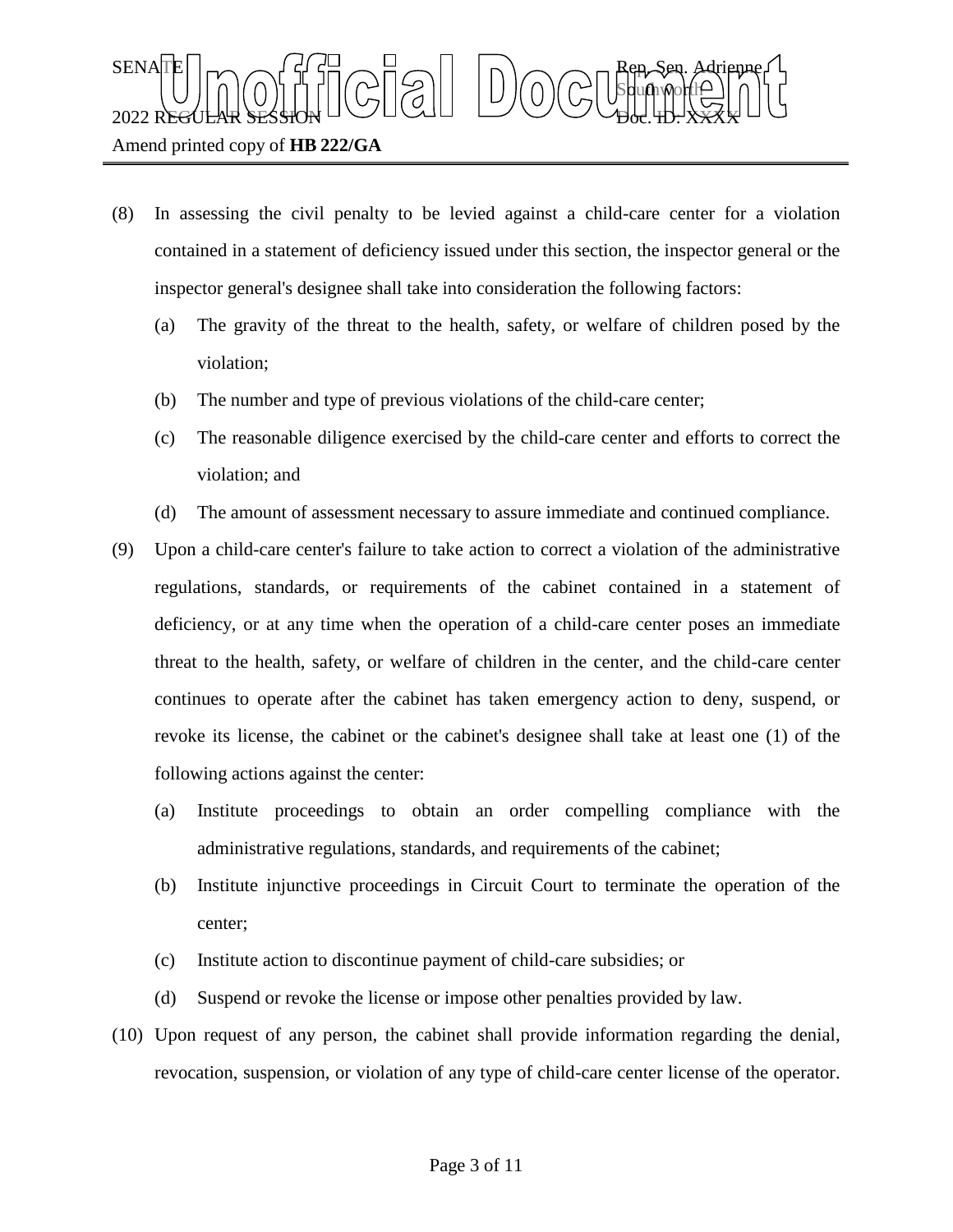

Identifying information regarding children and their families shall remain confidential.

- (11) The cabinet shall provide, upon request, public information regarding the inspections of and the plans of correction for the child-care center within the past year. All information distributed by the cabinet under this subsection shall include a statement indicating that the reports as provided under this subsection from the past five (5) years are available from the child-care center upon the parent's, custodian's, guardian's, or other interested person's request.
- (12) All fees collected under the provisions of KRS 199.892 to 199.896 for license and certification applications shall be paid into the State Treasury and credited to a special fund for the purpose of administering KRS 199.892 to 199.896 including the payment of expenses of and to the participants in child-care workshops. The funds collected are hereby appropriated for the use of the cabinet. The balance of the special fund shall lapse to the general fund at the end of each biennium.
- (13) Any advertisement for child-care services shall include the address of where the service is being provided.
- (14) All inspections of licensed and unlicensed child-care centers by the Cabinet for Health and Family Services shall be unannounced.
- (15) All employees and owners of a child-care center who provide care to children shall demonstrate within the first three (3) months of employment completion of at least a total of six (6) hours of orientation in the following areas:
	- (a) Basic health, safety, and sanitation;
	- (b) Recognizing and reporting child abuse; and
	- (c) Developmentally appropriate child-care practice.
- (16) All employees and owners of a child-care center who provide care to children shall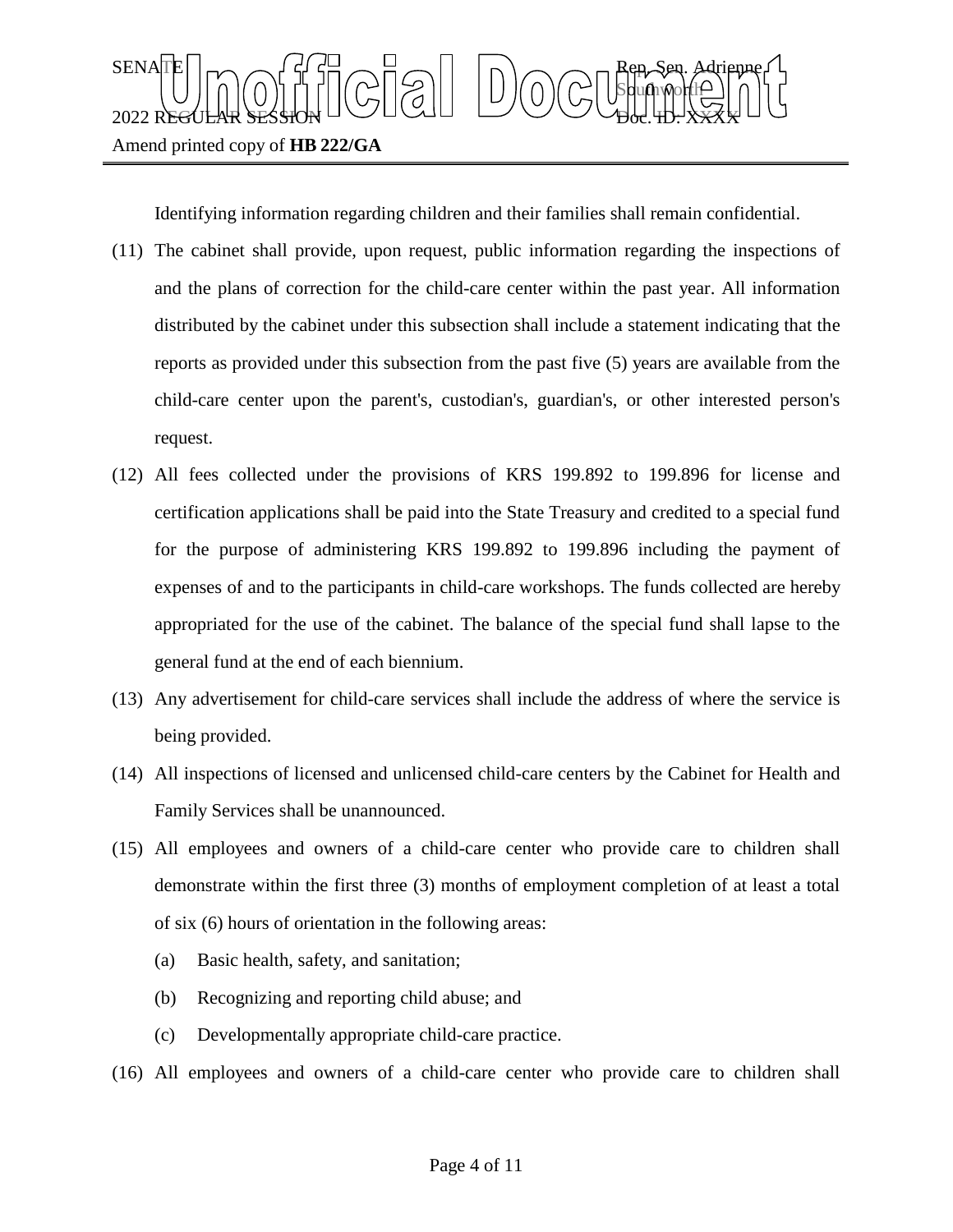## $\text{SENA}[\mathbb{E} | \mid_{\mathsf{T}} \frown \bigcap_{\mathsf{S}} \mathsf{G}] \frown \bigcup_{\mathsf{S}} \bigcap_{\mathsf{S}} \bigcap_{\mathsf{S}} \bigcap_{\mathsf{S}} \bigcap_{\mathsf{S}} \bigcap_{\mathsf{S}} \mathsf{G} \mathsf{G} \bigcap_{\mathsf{S}} \mathsf{G} \mathsf{G} \bigcap_{\mathsf{S}} \mathsf{G} \bigcap_{\mathsf{S}} \mathsf{G} \bigcap_{\mathsf{S}} \mathsf{G} \bigcap_{\mathsf{S}} \mathsf{G} \bigcap_{\mathsf{S}} \mathsf{G} \big$ Sbufhworth  $2022$  REGULAR SESSION DOLLOURED DO COURT TO CHARLED.  $\chi_{\rm{H}}$ Amend printed copy of **HB 222/GA**

annually demonstrate to the department completion of at least six (6) hours of training in child development. These hours shall include but are not limited to one and one-half (1.5) hours one (1) time every five (5) years of continuing education in the recognition and prevention of pediatric abusive head trauma, as defined in KRS 620.020. Training in recognizing pediatric abusive head trauma may be designed in collaboration with organizations and agencies that specialize in the prevention and recognition of pediatric head trauma approved by the secretary of the Cabinet for Health and Family Services The one and one-half (1.5) hours required under this section shall be included in the current number of required continuing education hours.

- (17) The Cabinet for Health and Family Services shall make available either through the development or approval of a model training curriculum and training materials, including video instructional materials, to cover the areas specified in subsection (15) of this section. The cabinet shall develop or approve the model training curriculum and training materials to cover the areas specified in subsection (15) of this section.
- (18) Child-care centers licensed pursuant to this section and family child-care homes certified pursuant to KRS 199.8982 shall not use corporal physical discipline, including the use of spanking, shaking, or paddling, as a means of punishment, discipline, behavior modification, or for any other reason. For the purposes of this section, "corporal physical discipline" means the deliberate infliction of physical pain and does not include spontaneous physical contact that is intended to protect a child from immediate danger.
- (19) *Notwithstanding any other law, administrative regulation, executive order, or executive directive to the contrary, no child-care center shall be refused a license or certification, have its license or certification revoked, be subject to any fine, or be otherwise penalized for refusing to require the wearing of any type of facial covering in response to the*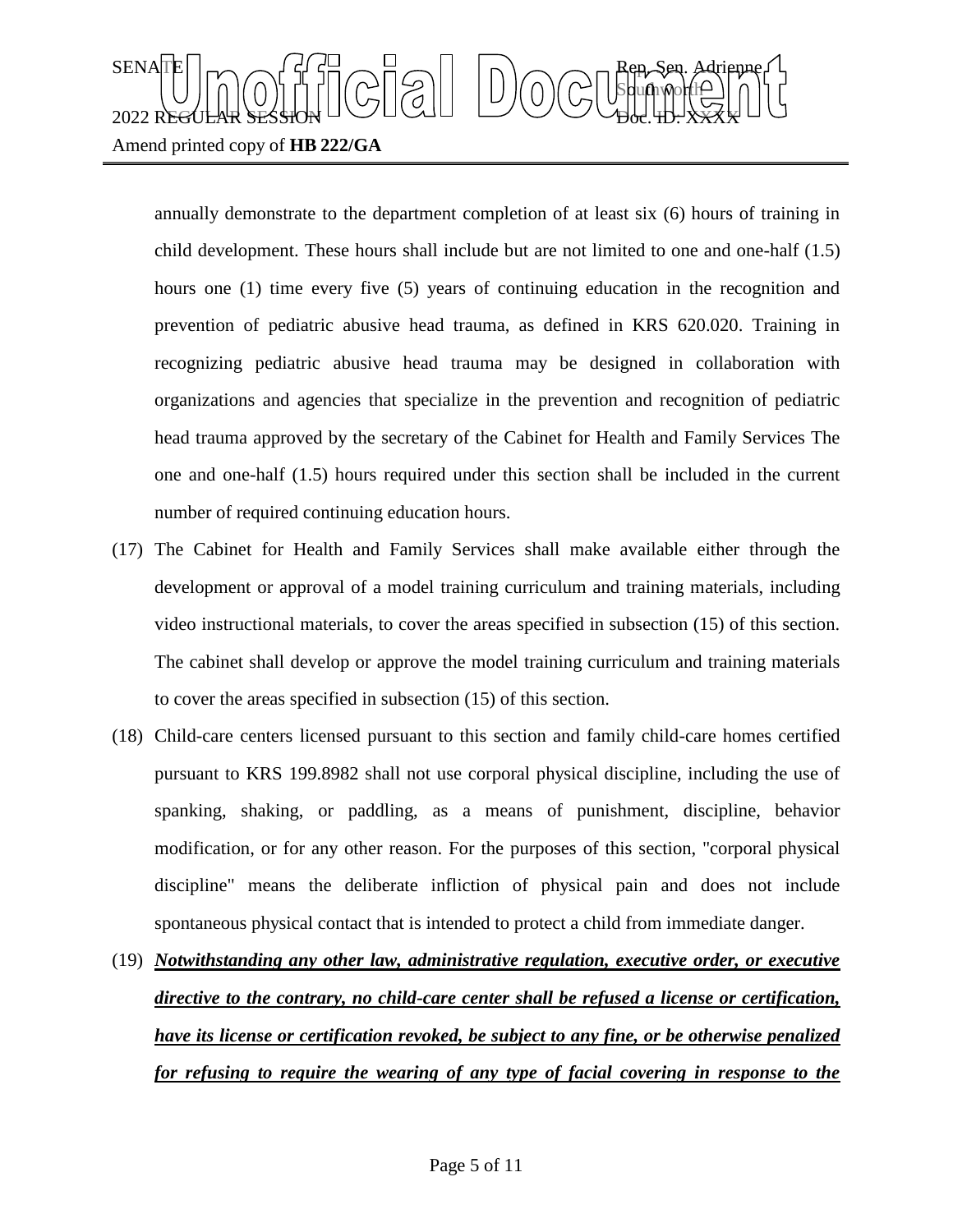Amend printed copy of **HB 222/GA**

## *COVID-19 virus or any mutated strain of the COVID-19 virus.*

 $\text{SENA}[\mathbb{E} | \mid_{\mathsf{T}} \frown \bigcap_{\mathsf{S}} \mathsf{G}] \frown \bigcup_{\mathsf{S}} \bigcap_{\mathsf{S}} \bigcap_{\mathsf{S}} \bigcap_{\mathsf{S}} \bigcap_{\mathsf{S}} \bigcap_{\mathsf{S}} \mathsf{G} \mathsf{G} \bigcap_{\mathsf{S}} \mathsf{G} \mathsf{G} \bigcap_{\mathsf{S}} \mathsf{G} \bigcap_{\mathsf{S}} \mathsf{G} \bigcap_{\mathsf{S}} \mathsf{G} \bigcap_{\mathsf{S}} \mathsf{G} \bigcap_{\mathsf{S}} \mathsf{G} \big$ 

 $2022$  REGULAR SESSION DOLLOURED DO COURT TO CHARLED.  $\chi_{\rm{H}}$ 

*(20)* Child-care centers that provide instructional and educational programs for preschool-aged children that operate for a maximum of twenty (20) hours per week and that a child attends for no more than fifteen (15) hours per week shall:

Sbufhworth

- (a) Notify the cabinet in writing that the center is operating;
- (b) Meet all child-care center licensure requirements and administrative regulations related to employee background checks;
- (c) Meet all child-care center licensure requirements and administrative regulations related to tuberculosis screenings; and
- (d) Be exempt from all other child-care center licensure requirements and administrative regulations.
- *(21)*[(20)] Child-care centers that provide instructional and educational programs for preschoolaged children that operate for a maximum of twenty (20) hours per week and that a child attends for no more than ten (10) hours per week shall be exempt from all child-care licensure requirements and administrative regulations.
- *(22)*[(21)] Instructional programs for school-age children shall be exempt from all child-care licensure administrative regulations if the following criteria are met:
	- (a) The program provides direct instruction in a single skill, talent, ability, expertise, or proficiency;
	- (b) The program does not provide services or offerings that are not directly related to the single talent, ability, expertise, or proficiency;
	- (c) The program operates outside the time period when school is in session, including before or after school hours, holidays, school breaks, teaching planning days, or summer vacation;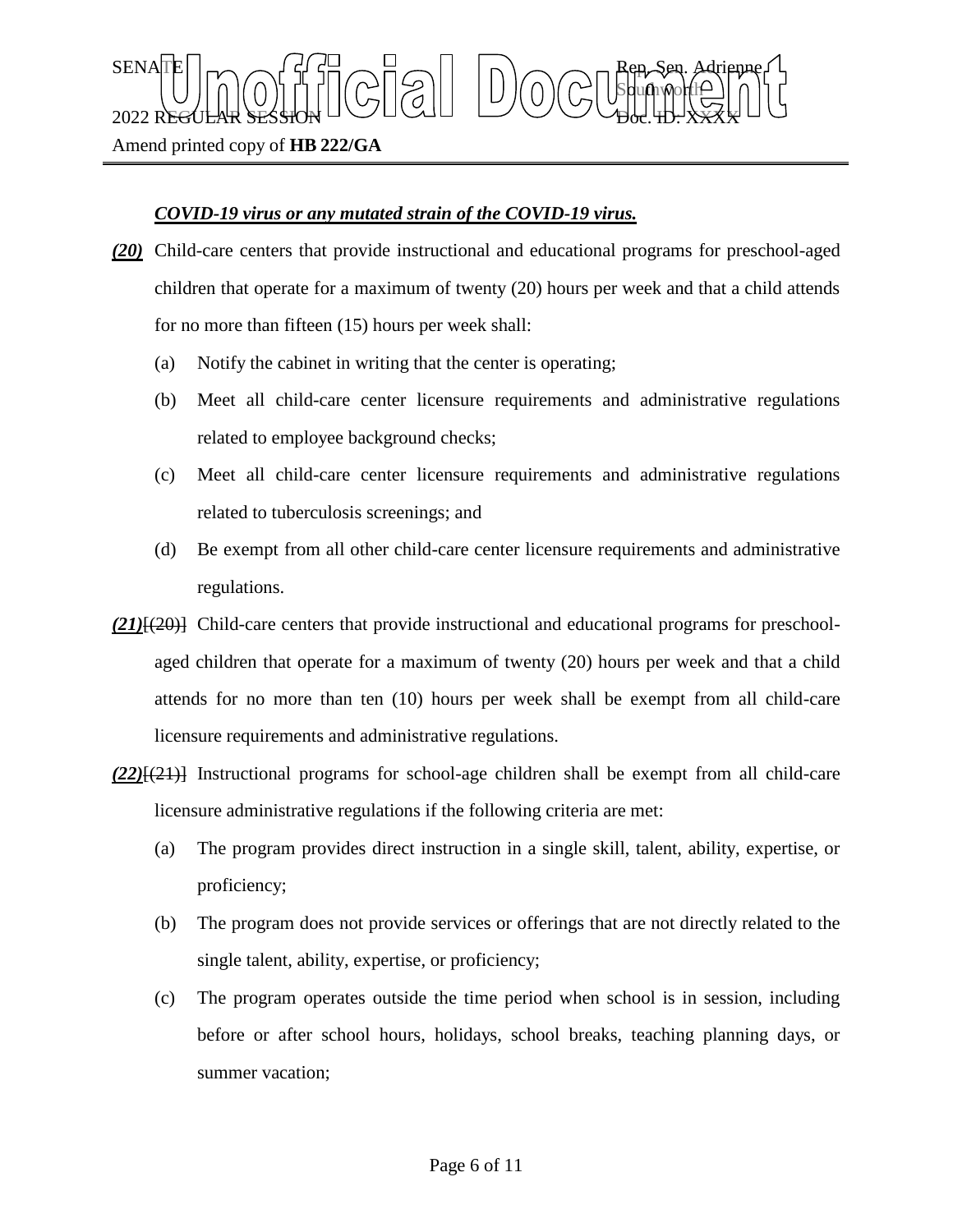- (d) The program does not advertise or otherwise represent that the program is a licensed child-care center or that the program offers child-care services;
- (e) The program informs the parent or guardian:
	- 1. That the program is not licensed by the cabinet; and
	- 2. About the physical risks a child may face while participating in the program; and
- (f) The program conducts the following background checks for all program employees and volunteers who work with children:
	- 1. Check of the child abuse and neglect records maintained by the cabinet; and
	- 2. In-state criminal background information check from the Justice and Public Safety Cabinet or Administrative Office of the Courts.
- *(23)*[(22)] Directors and employees of child-care centers in a position that involves supervisory or disciplinary power over a minor, or direct contact with a minor, shall submit to a criminal record check in accordance with KRS 199.8965.
- *(24)*[(23)] A director or employee of a child-care center may be employed on a probationary status pending receipt of the criminal background check. Application for the criminal record of a probationary employee shall be made no later than the date probationary employment begins.
- *(25)*[(24)] The cabinet shall promulgate administrative regulations to identify emergency care providers who provide essential child-care services during an identified state of emergency.
- *(26)*[(25)] Notwithstanding any state law, administrative regulation, executive order, or executive directive to the contrary, during the 2020 or 2021 state of emergency declared by the Governor in response to COVID-19, including but not limited to any mutated strain of the COVID-19 virus, the cabinet shall not establish any restrictions on capacity for class or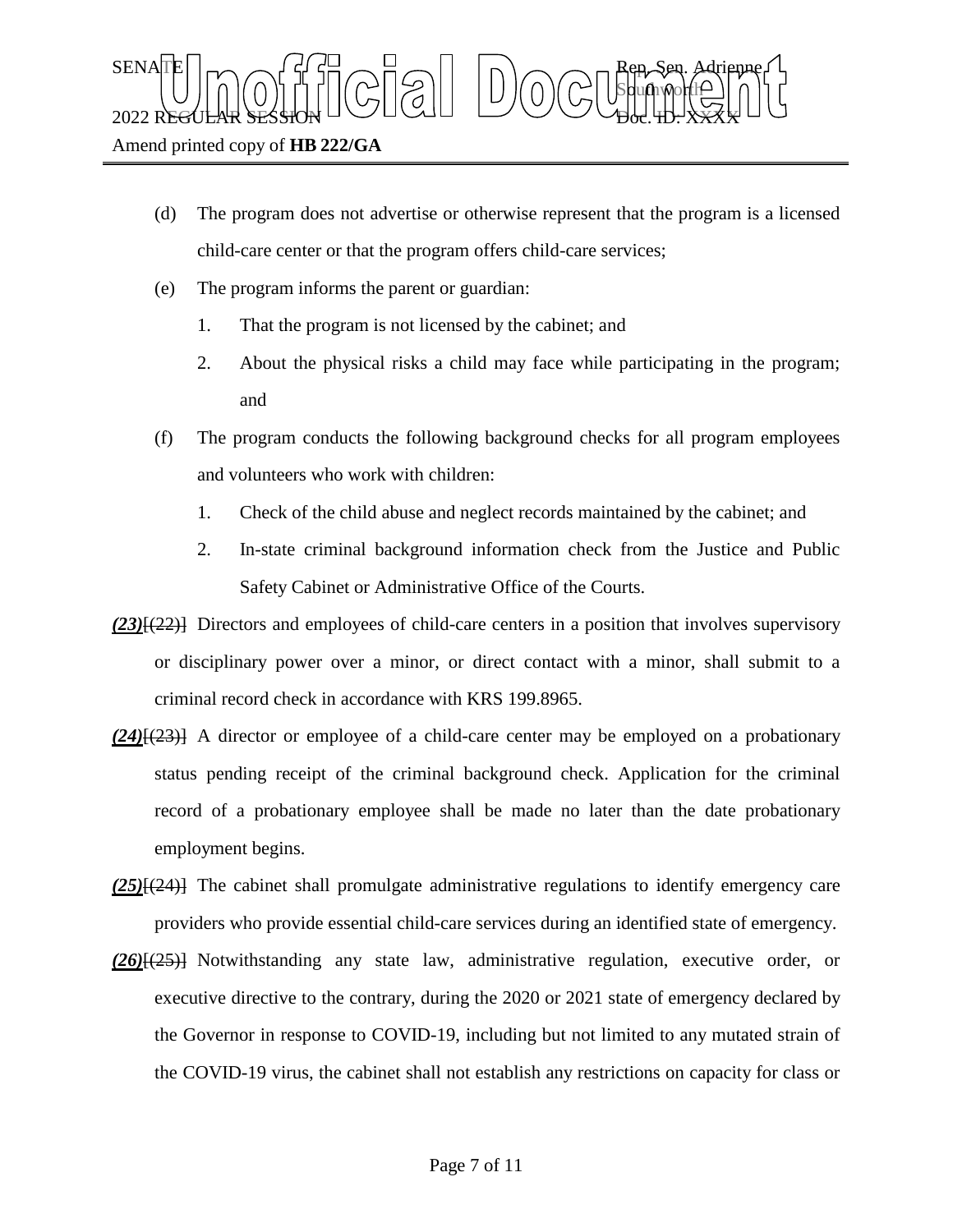$\text{SENA}[\mathbb{E} | \mid_{\mathsf{T}} \frown \bigcap_{\mathsf{S}} \mathsf{G}] \frown \bigcup_{\mathsf{S}} \bigcap_{\mathsf{S}} \bigcap_{\mathsf{S}} \bigcap_{\mathsf{S}} \bigcap_{\mathsf{S}} \bigcap_{\mathsf{S}} \mathsf{G} \mathsf{G} \bigcap_{\mathsf{S}} \mathsf{G} \mathsf{G} \bigcap_{\mathsf{S}} \mathsf{G} \bigcap_{\mathsf{S}} \mathsf{G} \bigcap_{\mathsf{S}} \mathsf{G} \bigcap_{\mathsf{S}} \mathsf{G} \bigcap_{\mathsf{S}} \mathsf{G} \big$ Sbufhworth  $2022$  REGULAR SESSION DOLLOURED DO COURT TO CHARLED.  $\chi_{\rm{H}}$ 

group size or the ability to combine classes and groups for capacity limits in the morning or afternoon that is below the number that was in effect on February 1, 2020.

SECTION 12. A NEW SECTION OF KRS CHAPTER 158 IS CREATED TO READ AS FOLLOWS:

- *(1) Notwithstanding any state law, administrative regulation, executive order, executive directive, school board policy, or school policy to the contrary, any requirement that is imposed in response to the COVID-19 virus or any mutated strain of the COVID-19 virus to:*
	- *(a) Wear any type of medical device, including but not limited to any type of facial covering on any public school premises, on school-sponsored transportation, or at a school-sponsored event; or*
	- *(b) Submit to any type of medical procedure or treatment, including but not limited to any type of vaccination or testing;*

*shall provide a parent or guardian the opportunity to opt a student out of the requirement for any reason.*

- *(2) A parent or guardian that opts out in accordance with subsection (1) of this section shall not be required to submit any type of certification or documentation to secure an exemption from any requirement described in subsection (1) of this section.*
- *(3) Nothing in this section shall be interpreted to contradict the requirements of KRS 158.035 regarding certificates of immunization.*

SECTION 13. A NEW SECTION OF KRS CHAPTER 164 IS CREATED TO READ AS FOLLOWS:

*(1) A public postsecondary education institution shall not impose any of the following requirements in response to the COVID-19 virus or any mutated strain of the COVID-19*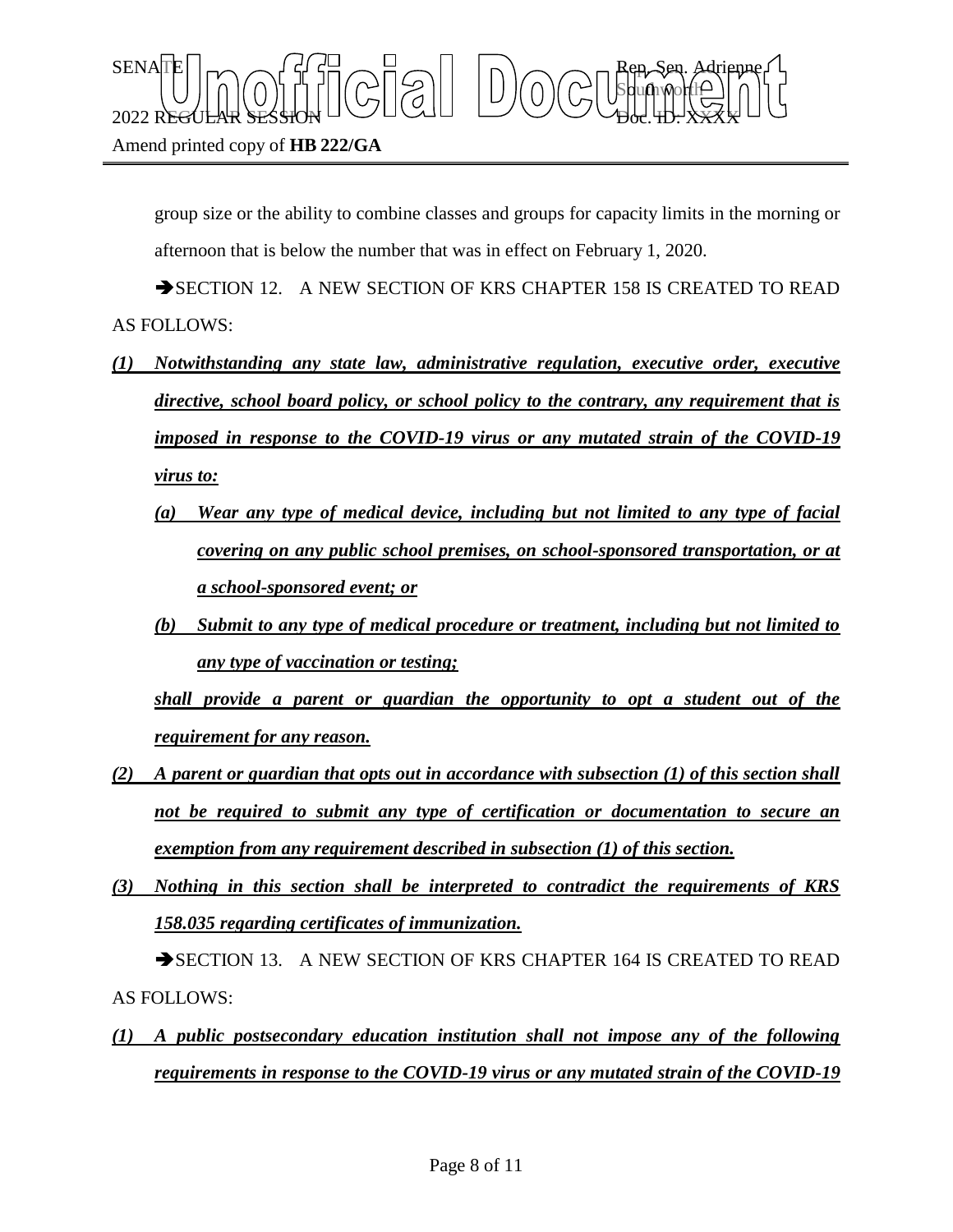$2022$  REGULAR SESSION DOLLOURED DO COURT TO CHARLED.  $\chi_{\rm{H}}$ 

Amend printed copy of **HB 222/GA**

*virus on property located in the Commonwealth that is owned, leased, or operated by the institution that is not used for the delivery of medical or dental services:*

Sbufhworth

 $\text{SENA}[\mathbb{E} | \mid_{\mathsf{T}} \frown \bigcap_{\mathsf{S}} \mathsf{G}] \frown \bigcup_{\mathsf{S}} \bigcap_{\mathsf{S}} \bigcap_{\mathsf{S}} \bigcap_{\mathsf{S}} \bigcap_{\mathsf{S}} \bigcap_{\mathsf{S}} \mathsf{G} \mathsf{G} \bigcap_{\mathsf{S}} \mathsf{G} \mathsf{G} \bigcap_{\mathsf{S}} \mathsf{G} \bigcap_{\mathsf{S}} \mathsf{G} \bigcap_{\mathsf{S}} \mathsf{G} \bigcap_{\mathsf{S}} \mathsf{G} \bigcap_{\mathsf{S}} \mathsf{G} \big$ 

- *(a) The wearing of any type of medical device, including but not limited to any type of facial covering; and*
- *(b) Submission to any type of medical procedure or treatment, including but not limited to any type of vaccination or testing.*
- *(2) Nothing in this section shall be interpreted to prohibit an institution from implementing or enforcing a requirement described in subsection (1) of this section that is not responsive to the COVID-19 virus or mutated strand of the COVID-19 virus, including but not limited to:*
	- *(a) A requirement in a postsecondary health care program that existed prior to January 1, 2020; and*
	- *(b) A requirement necessary to maintain the integrity of the clinical research conducted by the institution.*

SECTION 14. A NEW SECTION OF KRS CHAPTER 344 IS CREATED TO READ AS FOLLOWS:

- *(1) As used in this section:*
	- *(a) "Immunization status" means the status of either having received or not having received a vaccination against COVID-19, the novel coronavirus identified as SARS-CoV-2, or a virus mutating from SARS-CoV-2, or any variant of SARS-CoV-2; and*
	- *(b) "Public entity" means the Commonwealth of Kentucky, a county, city, urbancounty government, consolidated local government, unified local government, or charter county government, or any of their agencies or departments, or a public*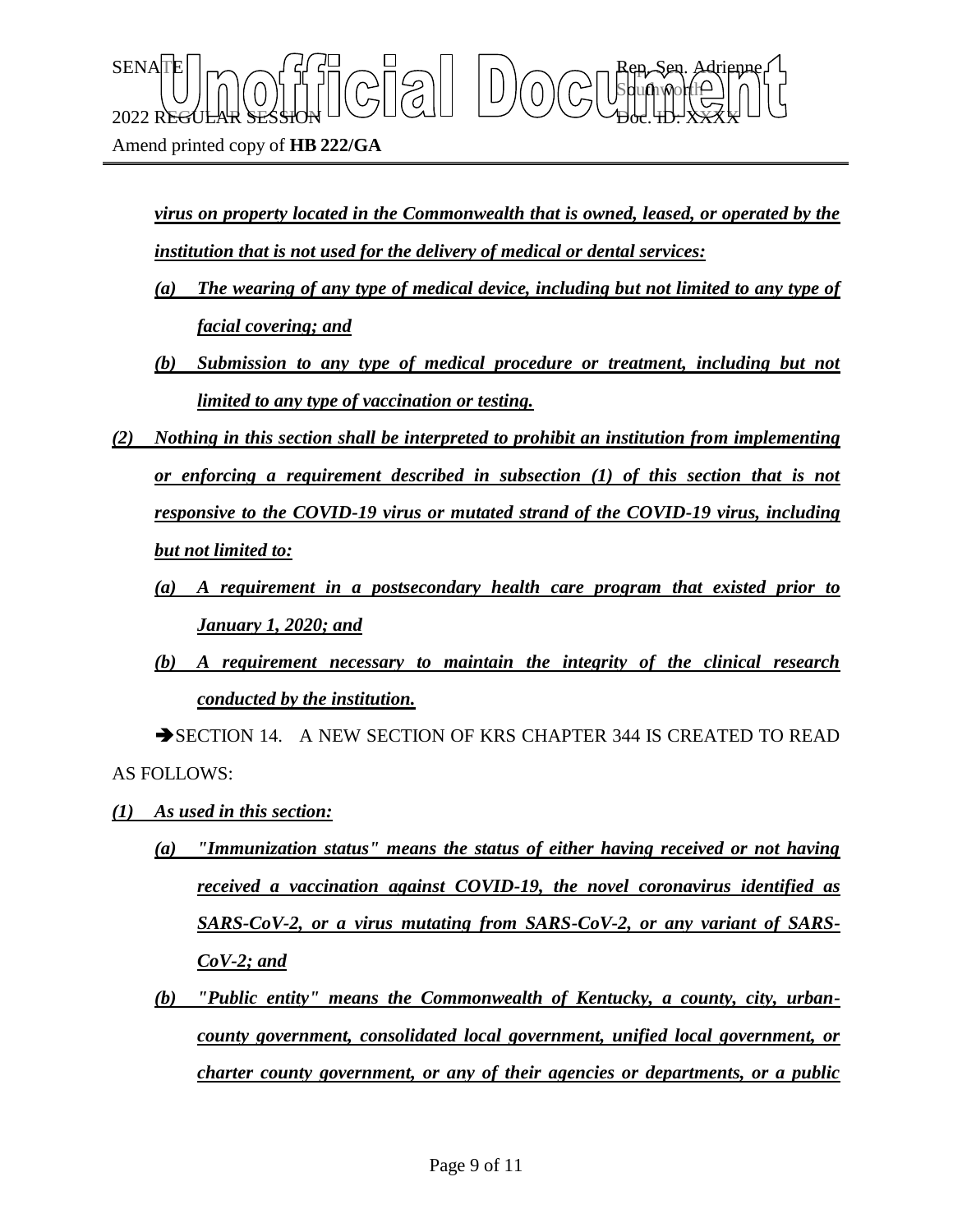$\text{SENA}[\mathbb{E} | \mid_{\mathsf{T}} \frown \bigcap_{\mathsf{S}} \mathsf{G}] \frown \bigcup_{\mathsf{S}} \bigcap_{\mathsf{S}} \bigcap_{\mathsf{S}} \bigcap_{\mathsf{S}} \bigcap_{\mathsf{S}} \bigcap_{\mathsf{S}} \mathsf{G} \mathsf{G} \bigcap_{\mathsf{S}} \mathsf{G} \mathsf{G} \bigcap_{\mathsf{S}} \mathsf{G} \bigcap_{\mathsf{S}} \mathsf{G} \bigcap_{\mathsf{S}} \mathsf{G} \bigcap_{\mathsf{S}} \mathsf{G} \bigcap_{\mathsf{S}} \mathsf{G} \big$ Sbufhworth  $2022$  REGULAR SESSION DOLLOURED DO COURT TO CHARLED.  $\chi_{\rm{H}}$ 

Amend printed copy of **HB 222/GA**

*agency as defined in KRS 7.107.*

- *(2) No public entity shall require an employee, as a condition of employment, to:*
	- *(a) Be immunized against disease;*
	- *(b) Provide proof of immunization status against disease; or*
	- *(c) Submit to any type of medical procedure or treatment, including but not limited to any type of vaccination or testing.*
- *(3) No public entity shall, without the express written consent of the individual affected:*
	- *(a) Disclose an individual's immunization status, medical testing status, or other medical information to a third party for a purpose other than healthcare; or*
	- *(b) Otherwise publish or share any individual's immunization status or similar health information for a purpose other than healthcare.*
- *(4) Nothing in this section shall be used to restrict access to services provided by a public entity on the basis of an individual:*
	- *(a) Providing, or failing to provide, proof of immunization status against disease; or*
	- *(b) Providing, or failing to provide, written consent for release of medical records or any other record relating to that individual's immunization status.*

SECTION 15. A NEW SECTION OF KRS CHAPTER 446 IS CREATED TO READ AS FOLLOWS:

- *(1) As used in this section, "religion" shall have the same meaning as in KRS 344.030.*
- *(2) Any employer that requires an employee, as a condition of employment, to be immunized against disease shall:*
	- *(a) Grant an exemption to any employee based upon the employee's religion upon the employee's written statement; and*
	- *(b) Provide notice of the required immunization to each employee in a written*